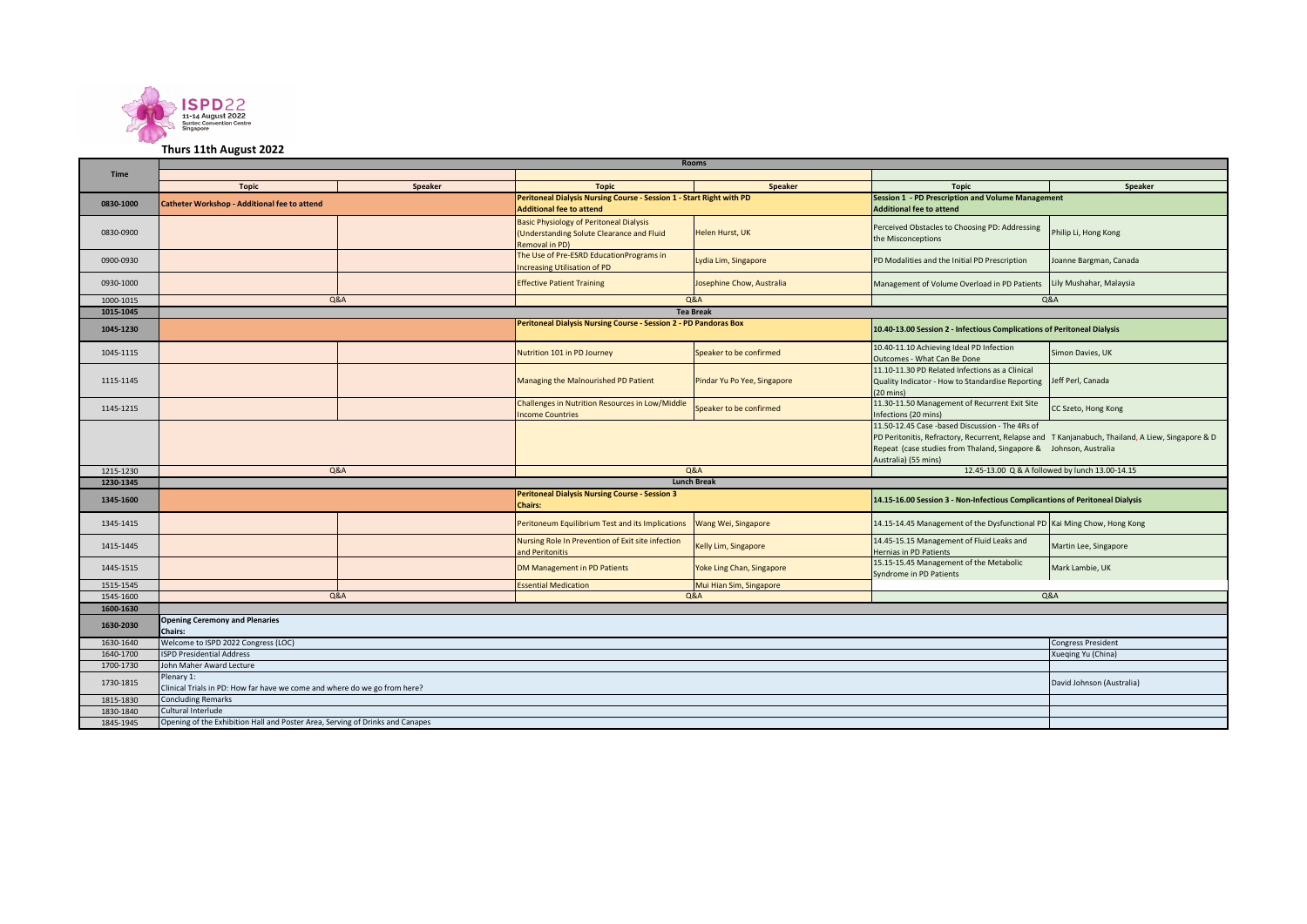

## **Fri 12th August 2022**

|             | <b>Rooms</b>                                                               |                                   |                                                                                                                |                           |                                                                                                      |                            |  |  |
|-------------|----------------------------------------------------------------------------|-----------------------------------|----------------------------------------------------------------------------------------------------------------|---------------------------|------------------------------------------------------------------------------------------------------|----------------------------|--|--|
| <b>Time</b> |                                                                            |                                   |                                                                                                                |                           |                                                                                                      |                            |  |  |
|             | <b>Topic</b>                                                               | <b>Speaker</b>                    | <b>Topic</b>                                                                                                   | <b>Speaker</b>            | <b>Topic</b>                                                                                         | Speaker                    |  |  |
| 0800-0900   | <b>Opening Ceremony and Plenaries</b><br><b>Chairs:</b>                    |                                   |                                                                                                                |                           |                                                                                                      |                            |  |  |
| 0800-0845   | Plenary 2:<br>PD First Policy: Is it still relevant today?                 |                                   |                                                                                                                |                           |                                                                                                      | Philip Li (Hong Kong)      |  |  |
| 0845-0900   |                                                                            |                                   | <b>Q&amp;A</b>                                                                                                 |                           |                                                                                                      |                            |  |  |
| 0900-1030   | <b>Symposium 1a: INFECTION PREVENTION</b><br><b>Chairs:</b>                |                                   | <b>Symposium 2a: INITIAL PD PRESCRIPTIONS</b><br><b>Chairs:</b>                                                |                           | Symposium 3a: NURSING & ALLIED HEALTH - TRAINING & EDUCATION<br><b>Chairs:</b>                       |                            |  |  |
| 0900-0930   | Evidence-Based Approach to Prevention of PD Peritonitis                    | Rajnish Mehrotra (USA)            | Incremental PD - how can it be done and is it safe ?                                                           | Dong Jie (China)          | Innovative approaches to delivering education training to LMICs                                      | Speaker to be confirmed    |  |  |
| 0930-0945   | <b>Oral Presentation 1</b>                                                 |                                   | <b>Oral Presentation 3</b>                                                                                     |                           | <b>Oral Presentation 5</b>                                                                           |                            |  |  |
| 0945-1015   | Prevention of Relapsing and Recurrent Peritonitis                          | David Johnson (Australia)         | Modelling prescriptions: what can continuous flow, adapted PD and<br>colloid osmosis offer?                    | Carl Oberg (Sweden)       | Consideration for the elderly in delivering training<br>Oral Presentation 6                          | Helen Hurst (UK)           |  |  |
| 1015-1030   | <b>Oral Presentation 2</b>                                                 |                                   | <b>Oral Presentation 4</b>                                                                                     |                           | <b>TEACH-PD Trial</b>                                                                                | Josephine Chow (Australia) |  |  |
| 1030-1100   |                                                                            |                                   | <b>Tea Break and Viewing of Posters</b>                                                                        |                           |                                                                                                      |                            |  |  |
| 1100-1230   | Symposium 1b: ADVANCES IN DIAGNOSIS OF PERITONITIS<br><b>Chairs:</b>       |                                   | <b>Symposium 2b: PD PRESCRIBING TOOLS</b><br><b>Chairs:</b>                                                    |                           | Symposium 3b: NURSING & ALLIED HEALTH - DELIVERING PD IN CHALLENGING CIRCUMSTANCES<br><b>Chairs:</b> |                            |  |  |
| 1100-1130   | Advances in Diagnostic Technology in PD Peritonitis                        | Cheuk Chun Szeto (Hong Kong)      | PDOPPS: Prescription patterns and outcomes - icodextrin, ultrafiltration<br>and residual kidney function       | Simon Davies (UK)         | Delivering PD in remote regions                                                                      | Ana Figueredo (Brazil)     |  |  |
| 1130-1145   | <b>Oral Presentation 7</b>                                                 |                                   | <b>Oral Presentation 9</b>                                                                                     |                           | Oral Presentation 11                                                                                 |                            |  |  |
| 1145-1215   | How can we reduce culture-negative peritonitis rates?                      | Talerngsak Kanjanabuch (Thailand) | How well does bioimpedance inform regarding PD prescription and help<br>Zanzhe Yu (China)<br>fluid management? |                           | Delivering PD in LMICs - Medical Perspective<br>Oral Presentation 12                                 | Kajiru Kilonzo (Tanzania)  |  |  |
| 1215-1230   | <b>Oral Presentation 8</b>                                                 |                                   | <b>Oral Presentation 10</b>                                                                                    |                           | Delivering PD in LMICs - Nursing Perspective                                                         | Nor Juliana (Malaysia)     |  |  |
| 1230-1400   | Lunch & Industry Symposia                                                  |                                   |                                                                                                                |                           |                                                                                                      |                            |  |  |
| 1400-1545   | Symposium 4a: PD IN SPECIAL POPULATION 1<br><b>Chairs:</b>                 |                                   | Symposium 5a: PD IN LOW RESOURCE SETTINGS 1<br><b>Chairs:</b>                                                  |                           | Symposium 6a: BASIC SCIENCE 1<br><b>Chairs:</b>                                                      |                            |  |  |
| 1400-1430   | PD Patients with end-stage liver disease (ESLD)                            | Isaac Teitelbaum (USA)            | Improving PD outcomes in LICs and LMICs                                                                        | Kajiru Kilonzo (Tanzania) | Host defence in the peritoneal cavity                                                                | Donald Fraser (UK)         |  |  |
| 1430-1445   | <b>Oral Presentation 13</b>                                                |                                   | <b>Oral Presentation 14</b>                                                                                    |                           | <b>Oral Presentation 15</b>                                                                          |                            |  |  |
| 1445-1515   | PD in heart failure                                                        | Martin Wilkie (UK)                | PD solutions: solutions for LICs                                                                               | Magdalena Madero (Mexico) | Genetic studies and precision medicine in dialysis                                                   | Olivier Devuyst (Belgium)  |  |  |
| 1515-1545   |                                                                            |                                   | <b>Tea Break and Viewing of Posters</b>                                                                        |                           |                                                                                                      |                            |  |  |
| 1545-1700   | Symposium 4b: ISPD-IPNA JOINT SYMPOSIUM<br><b>Chairs:</b>                  |                                   | <b>Symposium 5b: KRT MODALITY IN LOW RESOURCE SETTINGS (DEBATE)</b><br><b>Chairs:</b>                          |                           | <b>Symposium 6b: BASIC SCIENCE 2</b><br><b>Chairs:</b>                                               |                            |  |  |
| 1545-1615   | Improving Bone and Cardiovascular Outcomes in the Pediatric<br>Population  | Rukshana Shroff (UK)              | PD is the ideal KRT modality in providing universal access to dialysis<br>treatment in LICs & LMICs            | Anjali Saxena (USA)       | Pathways in peritoneal fibrosis                                                                      | Michael Balzer (Germany)   |  |  |
| 1615-1630   | <b>Oral Presentation 16</b>                                                |                                   | <b>Oral Presentation 17</b>                                                                                    |                           | Oral Presentation 18                                                                                 |                            |  |  |
| 1630-1700   | Lessons learnt from the SCOPE Initiative                                   | <b>Bradley Warady (USA)</b>       | PD is not the ideal KRT modality in providing universal access to dialysis<br>treatment in LICs & LMICs        | Ali Abu-Alfa (Lebanon)    | Zero-sodium PD solutions: from porcine models to human trials                                        | leffrey Testani (USA)      |  |  |
| 1700-1830   | <b>Symposium 7: AGEING POPULATION - CHALLENGES AHEAD</b><br><b>Chairs:</b> |                                   | <b>Symposium 8: PD CATHETERS</b><br><b>Chairs:</b>                                                             |                           | Symposium 9: IMPACT OF ECONOMY ON PD UTILIZATION<br><b>Chairs:</b>                                   |                            |  |  |
| 1700-1730   | Challenges of dialysis delivery in ageing populations                      | Yasuhiko Ito (Japan)              | Establishing a PD catheter service in a developing country: why and how?                                       | Lily Mushahar (Malaysia)  | Economy and PD: what is the link?                                                                    | Vivek Jha (India)          |  |  |
| 1730-1800   | Incorporating supportive care into routine care                            | Edwina Brown (UK)                 | Salvage techniques in the management of dysfunctional PD catheters                                             | Kai-Ming Chow (Hong Kong) | How to make PD more cost-effective?                                                                  | Adrian Liew (Singapore)    |  |  |
| 1800-1830   | Changing emphasis of care from "young" to "old"                            | Lily Mushahar (Malaysia)          | The role of advanced laparoscopic techniques for PD catheter insertion<br><b>Panel Discussion</b>              | Frank Dor (UK)<br>All     | Assisted PD: is it cost-effective for those who are otherwise<br>unsuitable for PD?                  | Jeff Perl (Canada)         |  |  |
| 1830-2000   | <b>Private Dinner</b>                                                      |                                   |                                                                                                                |                           |                                                                                                      |                            |  |  |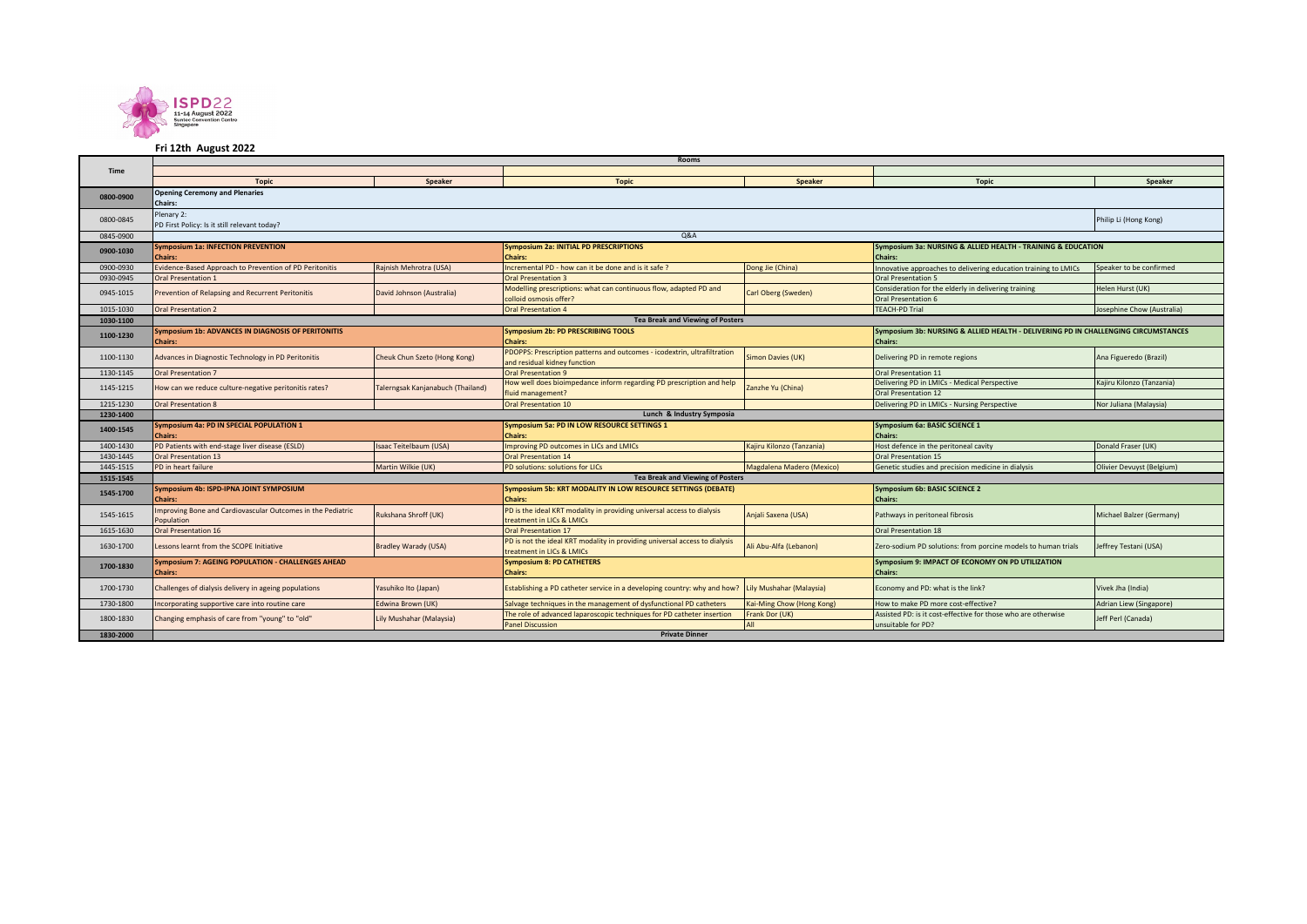

**Sat 13th August 2022** 

|           | Rooms                                                                                          |                              |                                                                                                  |                                    |                                                                                |                                           |                                                          |                           |  |
|-----------|------------------------------------------------------------------------------------------------|------------------------------|--------------------------------------------------------------------------------------------------|------------------------------------|--------------------------------------------------------------------------------|-------------------------------------------|----------------------------------------------------------|---------------------------|--|
| Time      |                                                                                                |                              |                                                                                                  |                                    |                                                                                |                                           |                                                          |                           |  |
|           | <b>Topic</b>                                                                                   | Speaker                      | <b>Topic</b>                                                                                     | Speaker                            | Topic                                                                          | Speaker                                   | <b>Topic</b>                                             | Speaker                   |  |
| 0800-0900 | <b>Opening Ceremony and Plenaries</b><br>Chairs                                                |                              |                                                                                                  |                                    |                                                                                |                                           |                                                          |                           |  |
| 0800-0845 | lenary 3:<br>PD Program Management in 2022: the Smart PD Centre Experience                     |                              |                                                                                                  |                                    |                                                                                | Xueqing Yu (China)                        |                                                          |                           |  |
| 0845-0900 |                                                                                                |                              |                                                                                                  |                                    |                                                                                |                                           |                                                          |                           |  |
| 0900-1030 | Symposium 10a: GOAL DIRECTED PD - ESTABLISHING THE GOALS<br><b>Chairs:</b>                     |                              | Symposium 11a: PD IN AKI 1<br>Chairs:                                                            |                                    | Symposium 12a: THE "INs" & "OUTs" OF PD UTILIZATION<br>Chairs:                 |                                           |                                                          |                           |  |
| 0900-0930 | Shared decision making based on patient-important outcomes                                     | Allison Tong (Australia)     | PD in AKI: Access, Prescriptions and Protocols                                                   | Watanyu Parapiboon (Thailand)      | Measuring incident PD use: room for growth                                     | Rob Quinn (Canada)                        |                                                          |                           |  |
| 0930-0945 | Oral Presentation 19                                                                           |                              | <b>Oral Presentation 21</b>                                                                      |                                    | Oral Presentation 23                                                           |                                           |                                                          |                           |  |
| 0945-1015 | Shared decision making: what are the cultural challenges?                                      | Sunita Bavanandan (Malaysia) | PD for AKI: Controversies and what evidence is needed to take it<br>nto mainstream clinical care | <b>Brett Cullis (South Africa)</b> | Transfers to HD: The Failure of Technique Failure                              | <b>ERA Embassador</b><br>Mark Lambie (UK) |                                                          |                           |  |
| 1015-1030 | Oral Presentation 20                                                                           |                              | <b>Oral Presentation 22</b>                                                                      |                                    | Oral Presentation 24                                                           |                                           |                                                          |                           |  |
| 1030-1100 |                                                                                                |                              | <b>Tea Break and Viewing of Posters</b>                                                          |                                    |                                                                                |                                           |                                                          |                           |  |
| 1100-1230 | Symposium 10b: CHALLENGES OF MEASURING PATIENT-REPORTED OUTCOMES<br>Chairs:                    |                              | Symposium 11b: PD IN AKI 2<br><b>Chairs:</b>                                                     |                                    | Symposium 12b: CONTINUOUS QUALITY IMPROVEMENT FOR HIGH QUALITY CARE<br>Chairs: |                                           |                                                          |                           |  |
| 1100-1130 | Incorporating PROMs into routine dialysis quality assessment                                   | Frederic Finkelstein (USA)   | PD in the treatment of AKI during the COVID-19 pandemic                                          | Elaine Bowes (UK)                  | COVID-19: Catalyst for improving quality of care in PD                         | Edwina Brown (UK)                         |                                                          |                           |  |
| 1130-1145 | Oral Presentation 25                                                                           |                              | <b>Oral Presentation 27</b>                                                                      |                                    | Oral Presentation 29                                                           |                                           |                                                          |                           |  |
| 1145-1215 | Assessing PD prescriptions: feasibility of measuring PROMs in low<br>resource settings         | Abdul WM Wazil (Sri Lanka)   | PD versus extracorporeal therapies in critical care                                              | Watanyu Parapiboon (Thailand)      | PD & CQI: Who, What, Where, When, How                                          | Rob Quinn (Canada)                        |                                                          |                           |  |
|           |                                                                                                |                              | <b>Oral Presentation 28</b>                                                                      |                                    |                                                                                |                                           |                                                          |                           |  |
| 1215-1230 | <b>Oral Presentation 26</b>                                                                    |                              | PD for AKI in Children: Meeting the Challenge                                                    | Rukshana Shroff (UK)               | Oral Presentation 30                                                           |                                           |                                                          |                           |  |
| 1230-1400 | Lunch & Industry Symposia                                                                      |                              |                                                                                                  |                                    |                                                                                |                                           |                                                          |                           |  |
| 1400-1515 | Symposium 13a: UPTAKE & UTILIZATION OF PD 1<br>Chairs:                                         |                              | <b>Symposium 14a: PD TECHNOLOGY &amp; INNOVATION - REMOTE MONITORING</b><br>Chairs:              |                                    | Symposium 15: Public Policy Forum<br>Chairs:                                   |                                           | Symposium 15b: PDI Session<br><b>Chairs:</b>             |                           |  |
| 1400-1430 | Barriers to PD utilization - focusing on country-level interventions                           | Brett Cullis (South Africa)  | A novel technology for remote monitoring of CAPD                                                 | <b>Hezkiah Tsoory (Israel)</b>     | Slobal challenges and opportunities in access to ESKD care                     | Simon Davies (UK)                         | Introduction and overview, presentation of awards by EIC | Jeff Perl (Canada)        |  |
| 1430-1445 | Oral Presentation 31                                                                           |                              | <b>Oral Presentation 32</b>                                                                      |                                    | Role of PD in the strategic plan for integrated kidney failure care            | Philip Li (Hong Kong)                     | <b>Best of Basic Science</b>                             | Donald Fraser (UK)        |  |
| 1445-1515 | Making a PD program successful - focusing on country-level<br>interventions                    | Rajnish Mehrotra (USA)       | Remote monitoring in PD: review of RCTs                                                          | Arsh Jain (Canada)                 |                                                                                |                                           |                                                          |                           |  |
| 1515-1545 |                                                                                                |                              | <b>Tea Break and Viewing of Posters</b>                                                          |                                    | <b>Break</b>                                                                   |                                           | <b>Break</b>                                             |                           |  |
| 1545-1700 | Symposium 13b: UPTAKE & UTILIZATION OF PD 2<br>Chairs:                                         |                              | Symposium 14b: PD TECHNOLOGY & INNOVATION - PD SYSTEMS<br><b>Chairs:</b>                         |                                    | PD reimbursement and financing models - achieving growth and<br>sustainability | Vivek Jha (India)                         | <b>Best of Clinical Research</b>                         | Yeoungjee Cho (Australia) |  |
| 1545-1615 | Centre effects on PD utilization                                                               | Arsh Jain (Canada)           | An update on wearable PD systems                                                                 | Marjorie Foo (Singapore)           |                                                                                | Pediatric PD Patient & Caregiver          | <b>PDI: The Patients' Voice</b>                          | Speaker to be confirmed   |  |
| 1615-1630 | <b>Oral Presentation 34</b>                                                                    |                              | <b>Oral Presentation 35</b>                                                                      |                                    | atient and Caregiver priorities for outcomes in peritoneal dialysis            | Singapore)                                |                                                          |                           |  |
| 1630-1700 | Patient perspective on making PD more "desirable"                                              | See Soon Chee, Malaysia      | The "Carry Life" PD system trials                                                                | Olof Heimburger (Sweden)           | anel Discussion                                                                |                                           | <b>Iosing Remarks</b>                                    | Jeff Perl (Canada)        |  |
| 1700-1830 | Symposium 16: PD IN SPECIAL POPULATION 2<br><b>Chairs</b>                                      |                              | Symposium 17: PD IN LOW RESOURCE SETTINGS 2<br>Chairs:                                           |                                    | Symposium 18: NURSING & ALLIED HEALTH - ENABLING SELF-CARE<br>Chairs:          |                                           |                                                          |                           |  |
| 1700-1730 | PD in pregnancy and diabetes                                                                   | Joanne Bargman (Canada)      | Saving Young Lives: PD in children (Africa)                                                      | Mignon McCulloch, South Africa     | Different models of care - assistance in PD                                    | Elaine Bowes (UK)                         |                                                          |                           |  |
| 1730-1800 | Use of PD in times of natural and manmade crisis                                               | Ali Abu-Alfa (Lebanon)       | How to start a PD program in a LMIC with limited resources                                       | Frederic Finkelstein (USA)         | Home monitoring in PD - how viable is it?                                      | Rachel Walker (New Zealand)               |                                                          |                           |  |
| 1800-1830 | PD catheter access in patients with previous abdominal surgeries<br>and challenging situations | Frank Dor (UK)               | Diagnosing and managing peritonitis under limited resources                                      | Abdul W M Wazil, Sri Lanka         | Being Trained on PD - What the Patients Don't Tell the Nurses                  | See Soon Chee, Malaysia                   |                                                          |                           |  |
|           |                                                                                                |                              |                                                                                                  |                                    | <b>Panel Discussion</b>                                                        | $\Delta$ II                               |                                                          |                           |  |
| 1830-2000 |                                                                                                |                              |                                                                                                  |                                    |                                                                                |                                           |                                                          |                           |  |